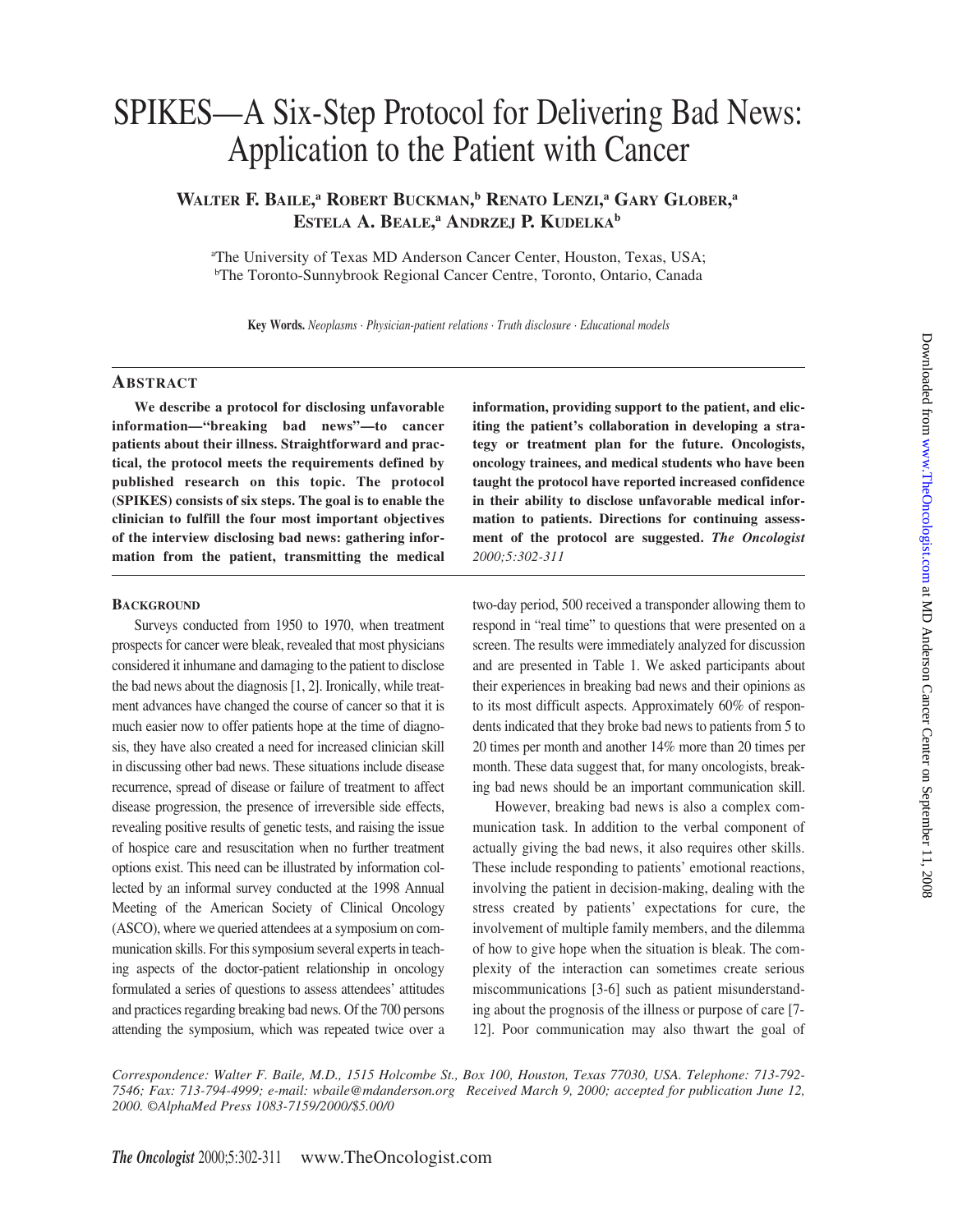| Table 1. Results of survey of participants at Breaking Bad News Symposium, American Society of Clinical Oncology, 1998 <sup>1,2</sup>                                                                                                                                                                                                                                             |                                    |                                             |                                     |
|-----------------------------------------------------------------------------------------------------------------------------------------------------------------------------------------------------------------------------------------------------------------------------------------------------------------------------------------------------------------------------------|------------------------------------|---------------------------------------------|-------------------------------------|
| <b>Questions</b>                                                                                                                                                                                                                                                                                                                                                                  | Day 1 $(\%)$                       | Day 2 $(\%)$                                | Average $(\% )$                     |
| 1. In an average month, how often do you have to break bad news to a patient<br>(e.g., diagnosis, recurrence, progressive disease, etc.)?<br>Less than 5 times<br>5 to 10 times<br>10 to 20 times                                                                                                                                                                                 | 22.2<br>32.1<br>34.3               | 24.1<br>31.0<br>27.8                        | 23.2<br>31.6<br>31.0                |
| More than 20                                                                                                                                                                                                                                                                                                                                                                      | 11.4                               | 17.1                                        | 14.2                                |
| 2. Which do you find the most difficult task?<br>Discussing diagnosis<br>Telling patient about recurrence<br>Talking about end of active treatment and beginning palliative treatment<br>Discussing end-of-life issues (e.g., do not resuscitate)<br>Involving family/friends of patient                                                                                          | 1.8<br>31.5<br>46.1<br>15.8<br>4.8 | 6.3<br>21.4<br>44.2<br>23.2<br>4.9          | 4.0<br>26.4<br>45.2<br>19.5<br>4.9  |
| 3. Have you had any specific teaching or training for breaking bad news?<br>Formal teaching<br>Sat in with clinicians in breaking bad news interviews<br><b>Both</b><br>Neither                                                                                                                                                                                                   | 5.6<br>41.5<br>15.2<br>37.7        | 4.0<br>35.9<br>12.1<br>48.0                 | 4.8<br>38.7<br>13.6<br>42.0         |
| 4. How do you feel about your own ability to break bad news?<br>Very good<br>Good<br>Fair<br>Poor<br>Very poor                                                                                                                                                                                                                                                                    | 11.7<br>40.9<br>40.9<br>6.5<br>0.0 | 14.3<br>39.4<br>37.1<br>8.8<br>0.4          | 13.0<br>40.2<br>39.0<br>7.6<br>0.25 |
| 5. What do you feel is the most difficult part of discussing bad news?<br>Being honest but not taking away hope<br>Dealing with the patient's emotion (e.g., crying, anger)<br>Spending the right amount of time<br>Involving friends and family of the patient<br>Involving patient or family in decision-making                                                                 | 54.9<br>28.8<br>10.6<br>5.7        | 61.1<br>21.5<br>10.1<br>7.3                 | 58.0<br>25.1<br>10.3<br>6.5         |
| 6. Have you had any training in the techniques of responding to patient's emotions?<br>Formal teaching<br>Sat in with practicing clinician<br><b>Both</b><br>Neither                                                                                                                                                                                                              | 9.1<br>32.5<br>10.3<br>48.1        | 6.4<br>34.4<br>9.6<br>49.6                  | 7.8<br>33.5<br>9.9<br>48.8          |
| 7. How would you rate your own comfort in dealing with patient's emotions<br>(e.g., crying, anger, denial, etc.)?<br>Quite comfortable<br>Not very comfortable<br>Uncomfortable                                                                                                                                                                                                   | 35.8<br>46.1<br>18.1               | 29.6<br>47.2<br>23.2                        | 32.7<br>46.7<br>20.6                |
| 8. Did you find that the SPIKES made sense to you?<br>Yes<br>N <sub>0</sub>                                                                                                                                                                                                                                                                                                       | 94.3<br>5.7                        | 95.4<br>4.6                                 | 94.8<br>5.2                         |
| 9. Would a strategy or approach to breaking bad news interviews be helpful to you in your practice?<br>Yes<br>N <sub>0</sub>                                                                                                                                                                                                                                                      | 88.2<br>11.8                       |                                             |                                     |
| 10. Do you feel that the SPIKES is practical and can be used in your clinical practice?<br>Yes<br>No                                                                                                                                                                                                                                                                              | 95.4<br>4.6                        |                                             |                                     |
| 11. When you break bad news to your patients, do you have a consistent plan or strategy in mind?<br>Have a consistent plan or strategy<br>Several techniques/tactics but no overall plan<br>No consistent approach to task                                                                                                                                                        |                                    | 26.1<br>51.9<br>22.0                        |                                     |
| 12. Which element of the SPIKES protocol do you think you would find most easy?<br>S-Setting<br>P-Patient's perception<br>I-Invitation<br>K-Knowledge<br>E-Exploring/Empathy<br>S-Strategy/Summary                                                                                                                                                                                |                                    | 36.1<br>13.6<br>11.4<br>17.5<br>7.5<br>13.9 |                                     |
| 13. Which element of the SPIKES protocol do you think you would find most difficult?<br>S-Setting<br>P-Patient's perception<br>I-Invitation<br>K-Knowledge<br>E-Exploring/Empathy<br>S-Strategy/Summary<br><sup>1</sup> Some questions asked on the first day were not included on day 2. Additional questions were added on day 2 based on response to questions of the previous |                                    | 1.9<br>16.4<br>18.6<br>7.4<br>52.4<br>3.3   |                                     |

'Some questions asked on the first day were not included on day 2. Additional questions were added on day 2 based on response to questions of the previous<br>day. <sup>2</sup>Presented in part at the Annual Meeting of the American Soc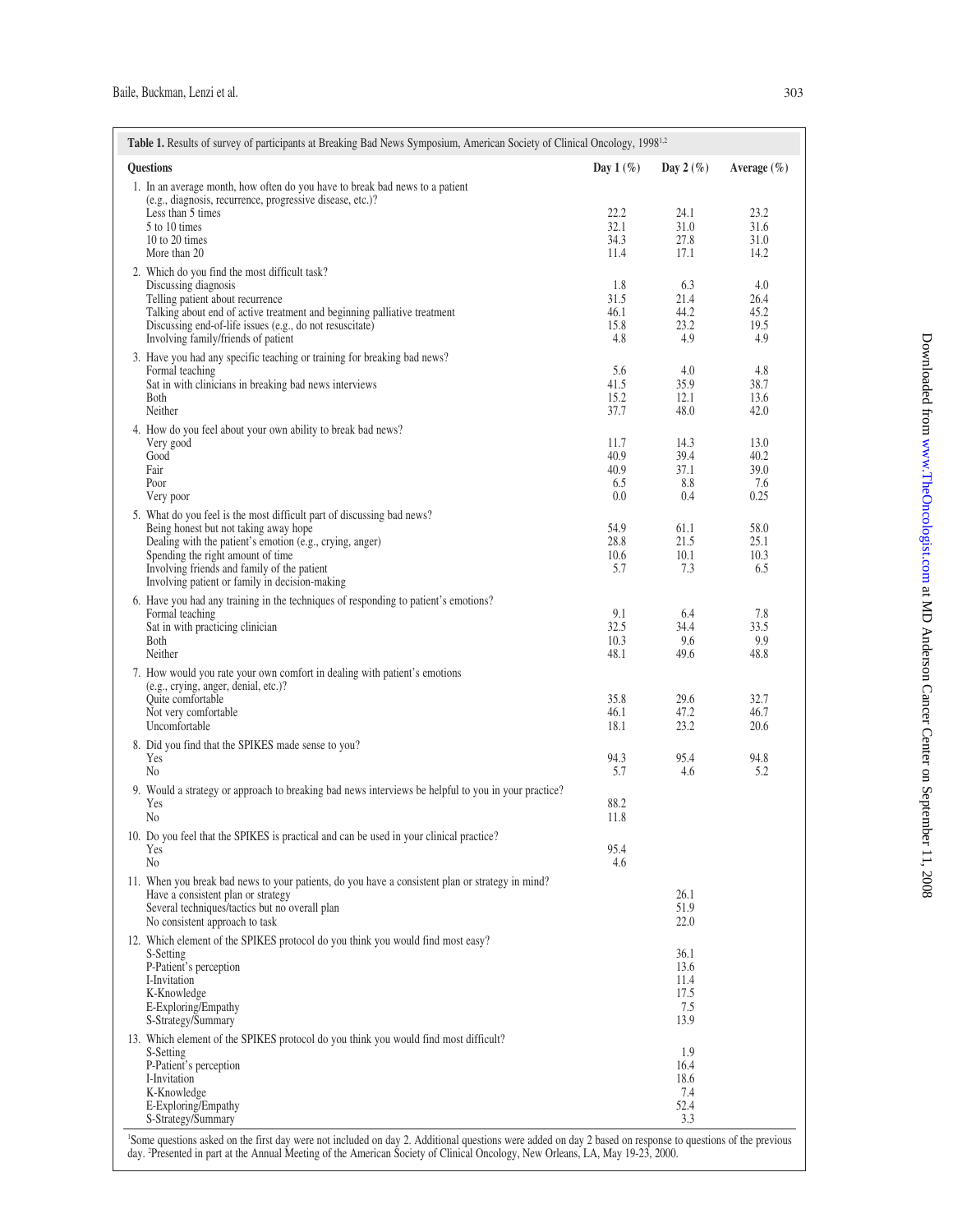understanding patient expectations of treatment or involving the patient in treatment planning.

The task of breaking bad news can be improved by understanding the process involved and approaching it as a stepwise procedure, applying well-established principles of communication and counseling. Below we describe a six-step protocol, which incorporates these principles.

#### **A DEFINITION OF BAD NEWS**

Bad news may be defined as "any information which adversely and seriously affects an individual's view of his or her future" [13]. Bad news is always, however, in the "eye of the beholder," such that one cannot estimate the impact of the bad news until one has first determined the recipient's expectations or understanding. For example, a patient who is told that her back pain is caused by a recurrence of her breast cancer when she was expecting to be told it was a muscle strain is likely to feel shocked.

#### **BREAKING BAD NEWS: WHY IS IT IMPORTANT?**

# **A Frequent but Stressful Task**

Over the course of a career, a busy clinician may disclose unfavorable medical information to patients and families many thousands of times [14]. Breaking bad news to cancer patients is inherently aversive, described as "hitting the patient over the head" or "dropping a bomb" [6]. Breaking bad news can be particularly stressful when the clinician is inexperienced, the patient is young, or there are limited prospects for successful treatment [3].

# **Patients Want the Truth**

By the late 1970s most physicians were open about telling cancer patients their diagnosis [15]. However, studies began to indicate that patients also desired additional information. For example, a survey published in 1982 of 1,251 Americans [16] indicated that 96% wished to be told if they had a diagnosis of cancer, but also that 85% wished, in cases of a grave prognosis, to be given a realistic estimate of how long they had to live. Over many years a number of studies in the United States have supported these findings [17-23], although patient expectations have not always been met [24-27]. European patients' wishes have been found to be similar to those of American patients. For example, a study of 250 patients at an oncology center in Scotland showed that 91% and 94% of patients, respectively, wanted to know the chances of cure for their cancer and the side effects of therapy [28].

# **Ethical and Legal Imperatives**

In North America, principles of informed consent, patient autonomy, and case law have created clear ethical and legal obligations to provide patients with as much information as they desire about their illness and its treatment [29, 30]. Physicians may not withhold medical information even if they suspect it will have a negative effect on the patient. Yet a mandate to disclose the truth, without regard or concern for the sensitivity with which it is done or the obligation to support the patients and assist them in decision-making, can result in the patients being as upset as if they were lied to [4]. As has been aptly suggested, the practice of deception cannot instantly be remedied by a new routine of insensitive truth telling [31].

#### **Clinical Outcomes**

How bad news is discussed can affect the patient's comprehension of information [32], satisfaction with medical care [33, 34], level of hopefulness [35], and subsequent psychological adjustment [36-38]. Physicians who find it difficult to give bad news may subject patients to harsh treatments beyond the point where treatment may be expected to be helpful [39]. The idea that receiving unfavorable medical information will invariably cause psychological harm is unsubstantiated [40, 41]. Many patients desire accurate information to assist them in making important quality-of-life decisions. However, others who find it too threatening may employ forms of denial, shunning or minimizing the significance of the information, while still participating in treatment.

#### **WHAT ARE THE BARRIERS TO BREAKING BAD NEWS?**

*Tesser* [42] and others conducted psychological experiments that showed that the bearer of bad news often experiences strong emotions such as anxiety, a burden of responsibility for the news, and fear of negative evaluation. This stress creates a reluctance to deliver bad news, which he named the "MUM" effect. The MUM effect is particularly strong when the recipient of the bad news is already perceived as being distressed [43]. It is not hard to imagine that these factors may operate when bad news must be given to cancer patients [44, 45].

The participants in our previously mentioned ASCO survey identified several additional stresses in giving bad news. Fifty-five percent ranked "how to be honest with the patient and not destroy hope" as most important, whereas "dealing with the patient's emotions" was endorsed by 25%. Finding the right amount of time was a problem for only 10%.

Despite these identified challenges, less than 10% of survey respondents had any formal training in breaking bad news and only 32% had the opportunity during training to regularly observe interviews where bad news was delivered. While 53% of respondents indicated that their ability to break bad news was good to very good, 39% thought that it was only fair, and 8% thought it was poor.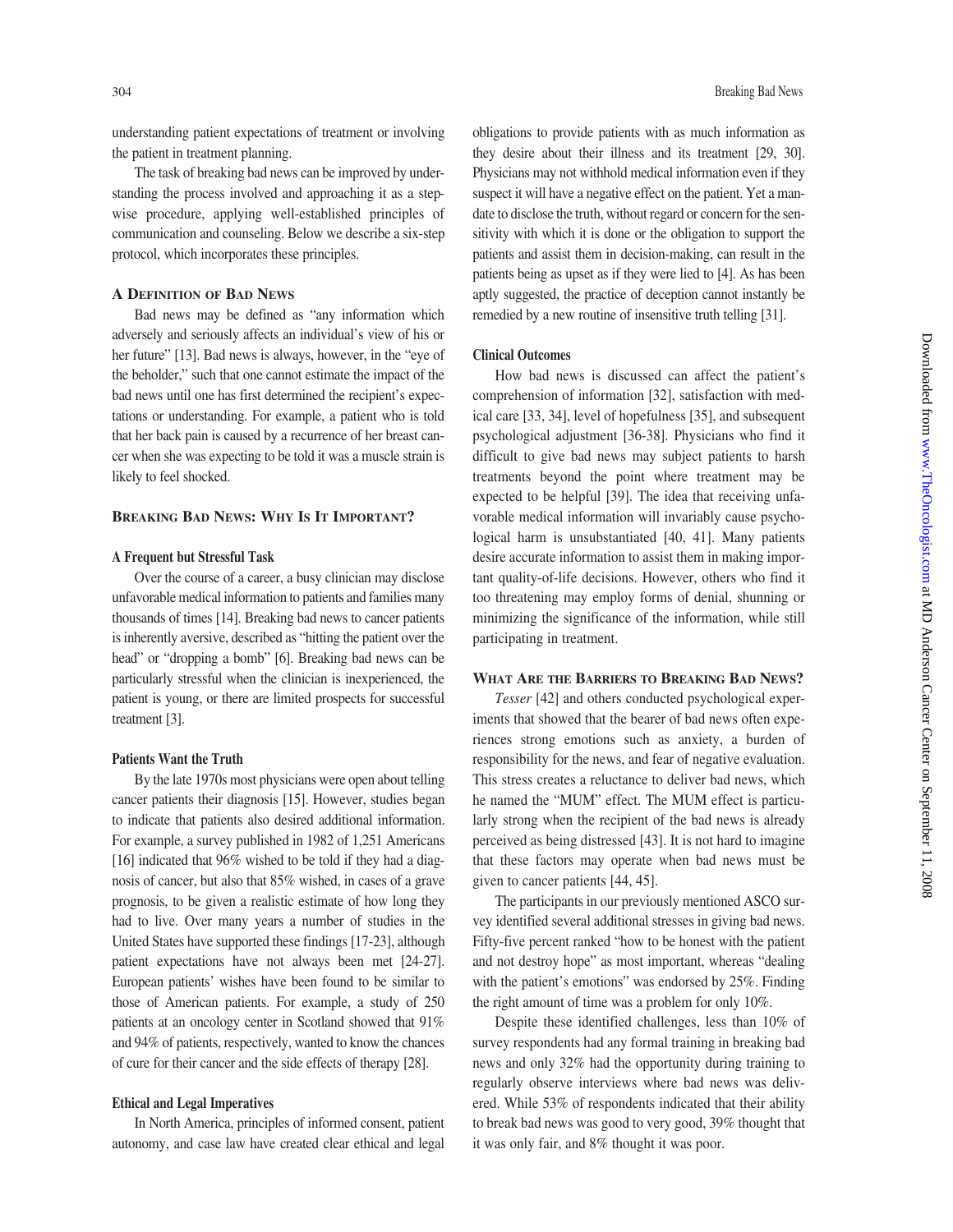#### Baile, Buckman, Lenzi et al. 305

From this information and other studies we may conclude that for many clinicians additional training in disclosing unfavorable information to the patient could be useful and increase their confidence in accomplishing this task. Moreover, techniques for disclosing information in a way that addresses the expectations and emotions of the patients also seem to be strongly desired, but rarely taught.

# **HOW CAN A STRATEGY FOR BREAKING BAD NEWS HELP THE CLINICIAN AND THE PATIENT?**

When physicians are uncomfortable in giving bad news they may avoid discussing distressing information, such as a poor prognosis, or convey unwarranted optimism to the patient [46]. A plan for determining the patient's values, wishes for participation in decision-making, and a strategy for addressing their distress when the bad news is disclosed can increase physician confidence in the task of disclosing unfavorable medical information [47, 48]. It may also encourage patients to participate in difficult treatment decisions, such as when there is a low probability that direct anticancer treatment will be efficacious. Finally, physicians who are comfortable in breaking bad news may be subject to less stress and burnout [49].

# **A SIX-STEP STRATEGY FOR BREAKING BAD NEWS**

The authors of several recent papers have advised that interviews about breaking bad news should include a number of key communication techniques that facilitate the flow of information [3, 13, 50-54]. We have incorporated these into a step-by-step technique, which additionally provides several strategies for addressing the patient's distress.

# **Complex Clinical Tasks May Be Considered as a Series of Steps**

The process of disclosing unfavorable clinical information to cancer patients can be likened to other medical procedures that require the execution of a stepwise plan. In medical protocols, for example, cardiopulmonary resuscitation or management of diabetic ketoacidosis, each step must be carried out and, to a great extent, the successful completion of each task is dependent upon the completion of the step before it.

# **Goals of the Bad News Interview**

The process of disclosing bad news can be viewed as an attempt to achieve four essential goals. The first is gathering information from the patient. This allows the physician to determine the patient's knowledge and expectations and readiness to hear the bad news. The second goal is to provide intelligible information in accordance with the patient's needs and desires. The third goal is to support the patient by

employing skills to reduce the emotional impact and isolation experienced by the recipient of bad news. The final goal is to develop a strategy in the form of a treatment plan with the input and cooperation of the patient.

Meeting these goals is accomplished by completing six tasks or steps, each of which is associated with specific skills. Not every episode of breaking bad news will require all of the steps of SPIKES, but when they do they are meant to follow each other in sequence.

# **THE SIX STEPS OF SPIKES**

#### **STEP 1: S—SETTING UP the Interview**

Mental rehearsal is a useful way for preparing for stressful tasks. This can be accomplished by reviewing the plan for telling the patient and how one will respond to patients' emotional reactions or difficult questions. As the messenger of bad news, one should expect to have negative feelings and to feel frustration or responsibility [55]. It is helpful to be reminded that, although bad news may be very sad for the patients, the information may be important in allowing them to plan for the future.

Sometimes the physical setting causes interviews about sensitive topics to flounder. Unless there is a semblance of privacy and the setting is conducive to undistracted and focused discussion, the goals of the interview may not be met. Some helpful guidelines:

- *Arrange for some privacy*. An interview room is ideal, but, if one is not available, draw the curtains around the patient's bed. Have tissues ready in case the patient becomes upset.
- *Involve significant others*. Most patients want to have someone else with them but this should be the patient's choice. When there are many family members, ask the patient to choose one or two family representatives.
- *Sit down*. Sitting down relaxes the patient and is also a sign that you will not rush. When you sit, try not to have barriers between you and the patient. If you have recently examined the patient, allow them to dress before the discussion.
- *Make connection with the patient*. Maintaining eye contact may be uncomfortable but it is an important way of establishing rapport. Touching the patient on the arm or holding a hand (if the patient is comfortable with this) is another way to accomplish this.
- *Manage time constraints and interruptions*. Inform the patient of any time constraints you may have or interruptions you expect. Set your pager on silent or ask a colleague to respond to your pages.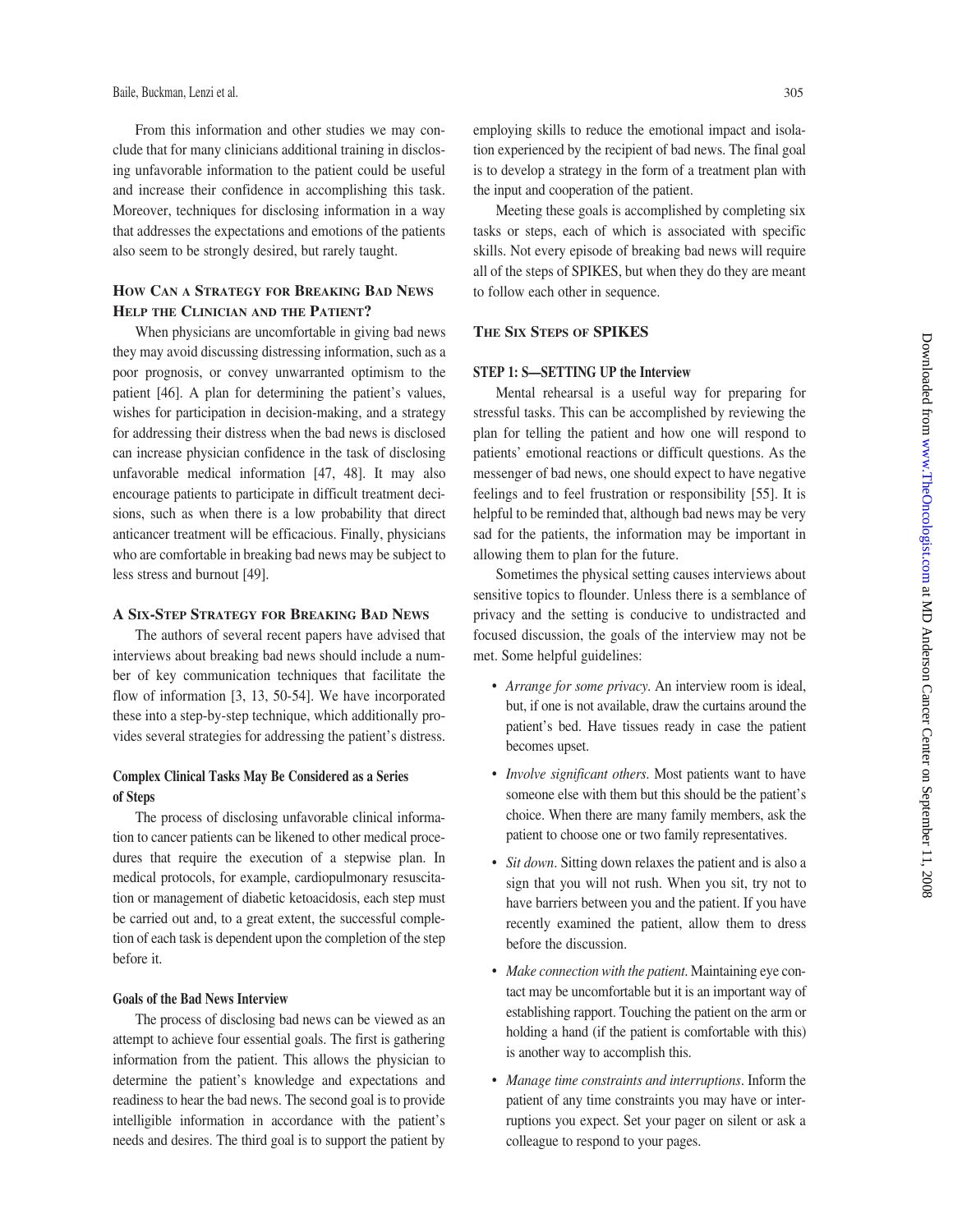# **STEP 2: P—ASSESSING THE PATIENT'S PERCEPTION**

Steps 2 and 3 of SPIKES are points in the interview where you implement the axiom "before you tell, ask." That is, before discussing the medical findings, the clinician uses open-ended questions to create a reasonably accurate picture of how the patient perceives the medical situation what it is and whether it is serious or not. For example, "What have you been told about your medical situation so far?" or "What is your understanding of the reasons we did the MRI?". Based on this information you can correct misinformation and tailor the bad news to what the patient understands. It can also accomplish the important task of determining if the patient is engaging in any variation of illness denial: wishful thinking, omission of essential but unfavorable medical details of the illness, or unrealistic expectations of treatment [56].

# **STEP 3: I—OBTAINING THE PATIENT'S INVITATION**

While a majority of patients express a desire for full information about their diagnosis, prognosis, and details of their illness, some patients do not. When a clinician hears a patient express explicitly a desire for information, it may lessen the anxiety associated with divulging the bad news [57]. However, shunning information is a valid psychological coping mechanism [58, 59] and may be more likely to be manifested as the illness becomes more severe [60]. Discussing information disclosure at the time of ordering tests can cue the physician to plan the next discussion with the patient. Examples of questions asked the patient would be, "How would you like me to give the information about the test results? Would you like me to give you all the information or sketch out the results and spend more time discussing the treatment plan?". If patients do not want to know details, offer to answer any questions they may have in the future or to talk to a relative or friend.

# **STEP 4: K—GIVING KNOWLEDGE AND INFORMATION TO THE PATIENT**

Warning the patient that bad news is coming may lessen the shock that can follow the disclosure of bad news [32] and may facilitate information processing [61]. Examples of phrases that can be used include, "Unfortunately I've got some bad news to tell you" or "I'm sorry to tell you that…".

Giving medical facts, the one-way part of the physicianpatient dialogue, may be improved by a few simple guidelines. First, start at the level of comprehension and vocabulary of the patient. Second, try to use nontechnical words such as "spread" instead of "metastasized" and "sample of tissue" instead of "biopsy." Third, avoid excessive bluntness (e.g., "You have very bad cancer and unless you get treatment immediately you are going to die.") as it is likely to leave the patient isolated and later angry, with a tendency to blame the messenger of the bad news [4, 32, 61]. Fourth, give information in small chunks and check periodically as to the patient's understanding. Fifth, when the prognosis is poor, avoid using phrases such as "There is nothing more we can do for you." This attitude is inconsistent with the fact that patients often have other important therapeutic goals such as good pain control and symptom relief [35, 62].

# **STEP 5: E—ADDRESSING THE PATIENT'S EMOTIONS WITH EMPATHIC RESPONSES**

Responding to the patient's emotions is one of the most difficult challenges of breaking bad news [3, 13]. Patients' emotional reactions may vary from silence to disbelief, crying, denial, or anger.

When patients get bad news their emotional reaction is often an expression of shock, isolation, and grief. In this situation the physician can offer support and solidarity to the patient by making an empathic response. An empathic response consists of four steps [3]:

- First, observe for any emotion on the part of the patient. This may be tearfulness, a look of sadness, silence, or shock.
- Second, identify the emotion experienced by the patient by naming it to oneself. If a patient appears sad but is silent, use open questions to query the patient as to what they are thinking or feeling.
- Third, identify the reason for the emotion. This is usually connected to the bad news. However, if you are not sure, again, ask the patient.
- Fourth, after you have given the patient a brief period of time to express his or her feelings, let the patient know that you have connected the emotion with the reason for the emotion by making a connecting statement. An example:
	- *Doctor*: I'm sorry to say that the x-ray shows that the chemotherapy doesn't seem to be working [pause]. Unfortunately, the tumor has grown somewhat.

*Patient*: I've been afraid of this! [Cries]

*Doctor*: [Moves his chair closer, offers the patient a tissue, and pauses.] I know that this isn't what you wanted to hear. I wish the news were better.

In the above dialogue, the physician observed the patient crying and realized that the patient was tearful because of the bad news. He moved closer to the patient. At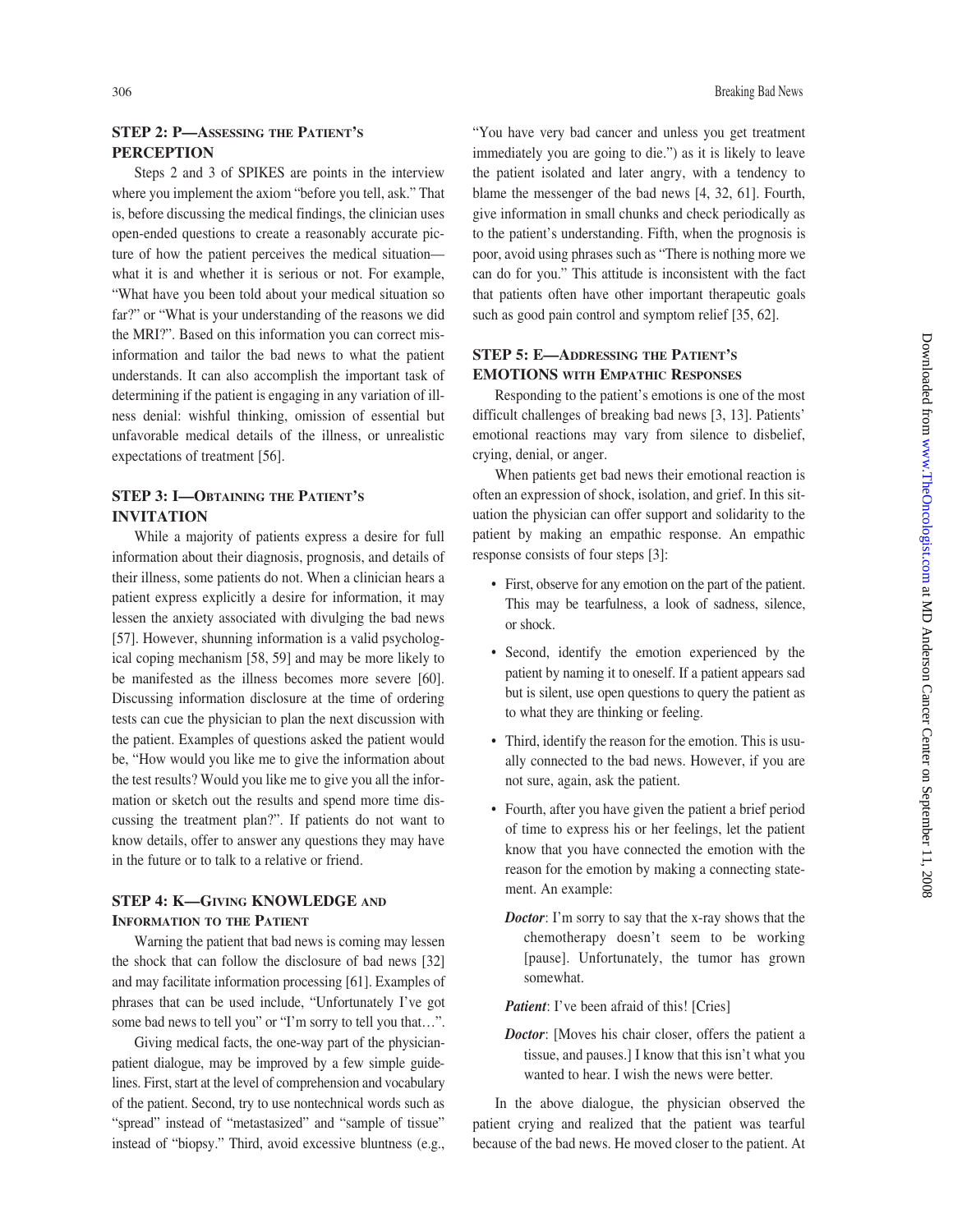this point he might have also touched the patient's arm or hand if they were both comfortable and paused a moment to allow her to get her composure. He let the patient know that he understood why she was upset by making a statement that reflected his understanding. Other examples of empathic responses can be seen in Table 2.

Until an emotion is cleared, it will be difficult to go on to discuss other issues. If the emotion does not diminish shortly, it is helpful to continue to make empathic responses until the patient becomes calm. Clinicians can also use empathic responses to acknowledge their own sadness or other emotions ("I also wish the news were better"). It can be a show of support to follow the empathic response with a validating statement, which lets the patient know that their feelings are legitimate (Table 3).

Again, when emotions are not clearly expressed, such as when the patient is silent, the physician should ask an exploratory question before he makes an empathic response. When emotions are subtle or indirectly expressed or disguised as in thinly veiled disappointment or anger ("I guess this means I'll have to suffer through chemotherapy again") you can still use an empathic response ("I can see that this is upsetting news for you"). Patients regard their oncologist as one of their most important sources of psychological support [63], and combining empathic, exploratory, and validating statements is one of the most powerful ways of providing that support [64-66] (Table 2). It reduces the patient's isolation, expresses solidarity, and validates the patient's feelings or thoughts as normal and to be expected [67].

| Table 2. Examples of empathic, exploratory, and validating responses |                                                                          |                                                                        |  |  |
|----------------------------------------------------------------------|--------------------------------------------------------------------------|------------------------------------------------------------------------|--|--|
| <b>Empathic statements</b>                                           | <b>Exploratory questions</b>                                             | <b>Validating responses</b>                                            |  |  |
| "I can see how upsetting this is to you."                            | "How do you mean?"                                                       | "I can understand how you felt that way."                              |  |  |
| "I can tell you weren't expecting to hear this."                     | "Tell me more about it."                                                 | "I guess anyone might have that same reaction."                        |  |  |
| "I know this is not good news for you."                              | "Could you explain what you mean?"                                       | "You were perfectly correct to think that way."                        |  |  |
| "I'm sorry to have to tell you this."                                | "You said it frightened you?"                                            | "Yes, your understanding of the reason for the<br>tests is very good." |  |  |
| "This is very difficult for me also."                                | "Could you tell me what you're<br>worried about?"                        | "It appears that you've thought things through<br>very well."          |  |  |
| "I was also hoping for a better result."                             | "Now, you said you were concerned about<br>your children. Tell me more." | "Many other patients have had a similar<br>experience."                |  |  |

| <b>Breaking bad news</b>                                      | <b>Fellows</b>  |          | Faculty         |         |
|---------------------------------------------------------------|-----------------|----------|-----------------|---------|
|                                                               | <i>p</i> -value | t score  | <i>p</i> -value | t score |
| Plan the discussion in advance                                | .010            | $-3.087$ | .001            | $-4.01$ |
| Create a comfortable setting                                  | .037            | $-2.377$ | .007            | $-3.08$ |
| Encourage family/friend presence                              | $.101*$         | $-1.792$ | .396            | $.87*$  |
| Assess patient's ability to discuss bad news                  | .016            | $-2.836$ | < 0.01          | $-4.49$ |
| Confirm patient's understanding of cancer                     | .005            | $-3.553$ | .002            | $-3.66$ |
| Assess how much patient wants to know                         | .003            | $-3.734$ | .019            | $-2.62$ |
| Organize a strategy for disclosing information                | .002            | $-4.025$ | .004            | $-3.32$ |
| Include family/caregiver in discussion                        | .043            | $-2.293$ | .038            | $-2.26$ |
| Provide information in small increments                       | .005            | $-3.512$ | .027            | $-2.43$ |
| Avoid medical jargon                                          | $.057*$         | $-2.125$ | .006            | $-3.13$ |
| Check to see if information was correctly received by patient | $.059*$         | $-2.107$ | .001            | $-4.18$ |
| Reinforce and clarify information                             | .016            | $-2.829$ | .020            | $-2.58$ |
| Detect anxiety                                                | .003            | $-3.817$ | .004            | $-3.41$ |
| Detect sadness                                                | .030            | $-2.485$ | .009            | $-2.96$ |
| Handle the patient's emotional reactions                      | .004            | $-3.676$ | .020            | $-2.58$ |
| Respond empathetically                                        | .034            | $-2.420$ | .023            | $-2.53$ |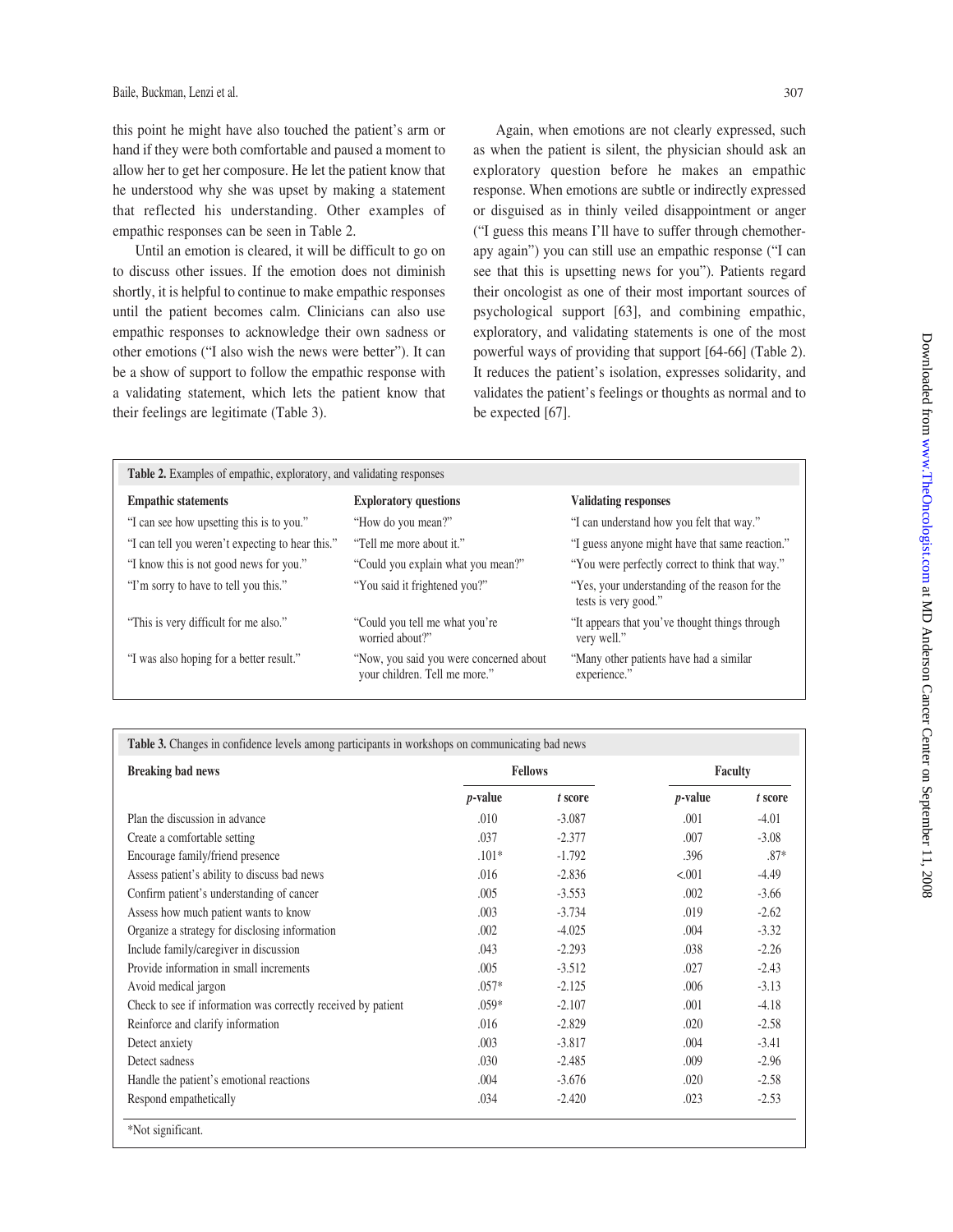# **STEP 6: S—STRATEGY AND SUMMARY**

Patients who have a clear plan for the future are less likely to feel anxious and uncertain. Before discussing a treatment plan, it is important to ask patients if they are ready at that time for such a discussion. Presenting treatment options to patients when they are available is not only a legal mandate in some cases [68], but it will establish the perception that the physician regards their wishes as important. Sharing responsibility for decision-making with the patient may also reduce any sense of failure on the part of the physician when treatment is not successful. Checking the patient's misunderstanding of the discussion can prevent the documented tendency of patients to overestimate the efficacy or misunderstand the purpose of treatment [7-9, 57].

Clinicians are often very uncomfortable when they must discuss prognosis and treatment options with the patient, if the information is unfavorable. Based on our own observations and those of others [1, 5, 6, 10, 44-46], we believe that the discomfort is based on a number of concerns that physicians experience. These include uncertainty about the patient's expectations, fear of destroying the patient's hope, fear of their own inadequacy in the face of uncontrollable disease, not feeling prepared to manage the patient's anticipated emotional reactions, and sometimes embarrassment at having previously painted too optimistic a picture for the patient.

These difficult discussions can be greatly facilitated by using several strategies. First, many patients already have some idea of the seriousness of their illness and of the limitations of treatment but are afraid to bring it up or ask about outcomes. Exploring the patient's knowledge, expectations, and hopes (step 2 of SPIKES) will allow the physician to understand where the patient is and to start the discussion from that point. When patients have unrealistic expectations (e.g., "They told me that you work miracles."), asking the patient to describe the history of the illness will usually reveal fears, concerns, and emotions that lie behind the expectation. Patients may see cure as a global solution to several different problems that are significant for them. These may include loss of a job, inability to care for the family, pain and suffering, hardship on others, or impaired mobility. Expressing these fears and concerns will often allow the patient to acknowledge the seriousness of their condition. If patients become emotionally upset in discussing their concerns, it would be appropriate to use the strategies outlined in step 5 of SPIKES. Second, understanding the important specific goals that many patients have, such as symptom control, and making sure that they receive the best possible treatment and continuity of care will allow the physician to frame hope in terms of what it is possible to accomplish. This can be very reassuring to patients.

# **EXPERIENCE WITH THE SPIKES PROTOCOL**

#### **Oncologists' Assessment of SPIKES**

In the ASCO survey mentioned previously, we asked participants if they felt the SPIKES protocol would be useful in their practice. Ninety-nine percent of those responding found that the SPIKES protocol was practical and easy to understand. They reported, however, that using empathic, validating, and exploring statements to respond to patient emotions would be the greatest challenge of the protocol (52% of respondents).

In teaching, the SPIKES protocol has been incorporated into filmed scenarios, which appear as part of a CD-ROM on physician-patient communication [67]. These scenarios have proven useful in teaching the protocol and in initiating discussion of the various aspects of breaking bad news.

# **Does the SPIKES Protocol Reflect the Consensus of Experts?**

Very few studies have sampled patient opinion as to their preferences for disclosure of unfavorable medical information [69]. However, of the scarce information available, the content of the SPIKES protocol closely reflects the consensus of cancer patients and professionals as to the essential elements in breaking bad news [3, 13, 50-54]. In particular, SPIKES emphasizes the techniques useful in responding to the patient's emotional reactions and supporting the patient during this time.

# **Can Students and Clinicians Learn to Use the Protocol?**

Most medical undergraduate and postgraduate programs do not usually offer specific training in breaking bad news [70] and most oncologists learn to break bad news by observing more experienced colleagues in clinical situations [39]. At the University of Texas M.D. Anderson Cancer Center we used the SPIKES protocol in interactive workshops for oncologists and oncology fellows. As an outcome, before and after the workshop we used a paper and pencil test to measure physician confidence in carrying out the various skills associated with SPIKES. We found that the SPIKES protocol in combination with experiential techniques such as role play can increase the confidence of faculty and fellows in applying the SPIKES protocol [47] (Table 3). Undergraduate teaching experience also showed that the protocol increased medical students' confidence in formulating a plan for breaking bad news [71].

#### **DISCUSSION**

In clinical oncology the ability to communicate effectively with patients and families can no longer be thought of as an optional skill [72]. Current ASCO guidelines for curriculum development do not yet include recommendations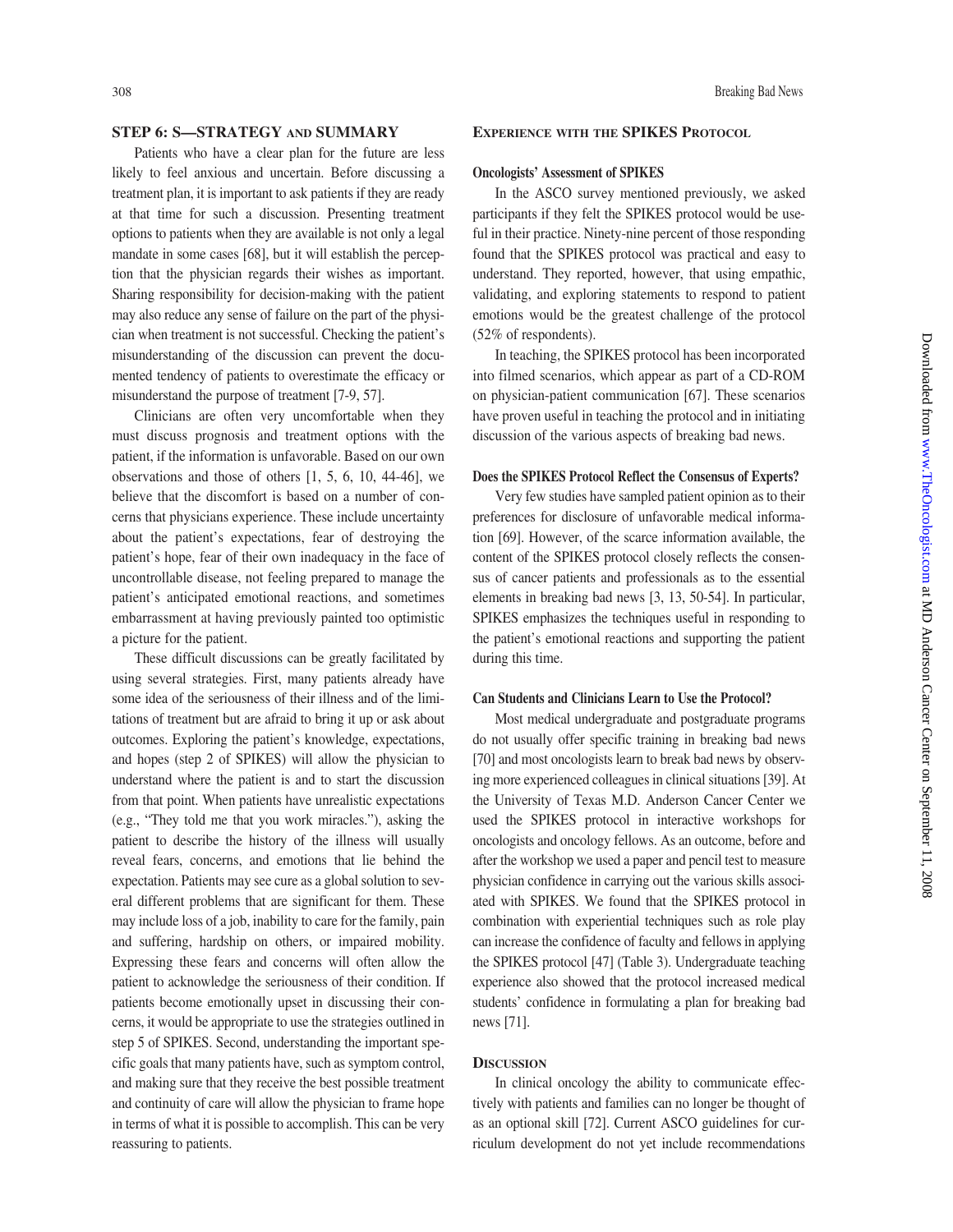for training in essential communication skills [73]. However, a study by *Shea* of 2,516 oncologists showed interest in additional training in this area [74]. *Shea's* findings regarding communication skills were echoed by our ASCO survey participants, many of whom reported a lack of confidence in ability to break bad news. A specific lack of training opportunities appeared to play a major role in leading to this problem, as almost 40% of respondents not only had no didactic training but also did not have an opportunity to gain experience from observing other clinicians breaking bad news.

Several papers have clearly demonstrated that communication skills can be taught and are retained [47, 48, 71, 75, 76]. The SPIKES protocol for breaking bad news is a specialized form of skill training in physician-patient communication, which is employed in teaching communication skills in other medical settings [77]. These key skills are an important basis for effective communication [78]. Employing verbal skills for supporting and advocating for the patient represents an expanded view of the role of the oncologist, which is consistent with the important objective of medical care of reducing patient suffering. They form the basis for patient support, an essential psychological intervention for distress.

We recognize that the SPIKES protocol is not completely derived from empirical data, and whether patients will find the approach recommended as useful is still an important question. However, its implementation presupposes a dynamic interaction between physician and patient in which the clinician is guided by patient understanding, preferences, and behavior. This flexible approach is more likely to address the inevitable differences among patients than a rigid recipe that is applied to everyone.

# **FUTURE DIRECTIONS**

We are currently in the process of determining how the bearer of bad news is affected psychophysiologically during the process of disclosure. We plan to determine empirically whether the SPIKES protocol can reduce the stress of breaking bad news for the physician, and also improve the interview and the support as experienced by the patient. We are further investigating patient preferences for bad news disclosure, using many of the steps recommended in SPIKES, across a variety of disease sites and by age, gender, and stage of disease. Preliminary data indicate that, as recommended in SPIKES, patients wish the amount of information they receive to be tailored to their preferences. We are also conducting long-term follow-up of workshops in which the protocol has been taught to oncologists and oncology trainees to determine empirically how it is implemented.

# **REFERENCES**

- 1 Oken D. What to tell cancer patients: a study of medical attitudes. JAMA 1961;175:1120-1128.
- 2 Friedman HS. Physician management of dying patients: an exploration. Psychiatry Med 1970;1:295-305.
- 3 Ptacek JT, Eberhardt TL. Breaking bad news. A review of the literature. JAMA 1996;276:496-502.
- 4 Lind SE, DelVecchio-Good MJ, Seidel S et al. Telling the diagnosis of cancer. J Clin Oncol 1989;7:583-589.
- 5 Taylor C. Telling bad news: physicians and the disclosure of undesirable information. Sociol Health Illn 1988;10:120-132.
- 6 Miyaji N. The power of compassion: truth-telling among American doctors in the care of dying patients. Soc Sci Med 1993;36:249-264.
- 7 Eidinger RN, Schapira DV. Cancer patients' insight into their treatment, prognosis and unconvential therapies. Cancer 1984;53:2736-2740.
- 8 Mackillop WJ, Stewart WE, Ginsberg AD et al. Cancer patients' perceptions of their disease and its treatment. Br J Cancer 1988;58:355-358.
- 9 Quirt CF, McKillop WJ, Ginsberg AD et al. Do doctors know when their patients don't? A survey of doctor-patient communication in lung cancer. Lung Cancer 1997;18:1-20.
- 10 Siminoff LA, Fetting JH, Abeloff MD. Doctor-patient communication about breast cancer adjuvant therapy. J Clin Oncol 1989;7:1192-1200.
- 11 Weeks JC, Cook EF, O'Day SJ et al. Relationship between cancer patients' predictions of prognosis and their treatment preferences. JAMA 1998:279;1709-1714.
- 12 Haidet P, Hamel MB, Davis RB et al. Outcomes, preferences for resuscitation, and physician-patient communication among patients with metastatic colorectal cancer. SUPPORT investigators. Study to Understand Prognoses and Preferences for Outcomes and Risks of Treatments. Am J Med l998;105:222-229.
- 13 Buckman R. Breaking Bad News: A Guide for Health Care Professionals. Baltimore: Johns Hopkins University Press, 1992:15.
- 14 Fallowfield L, Lipkin M, Hall A. Teaching senior oncologists communication skills: results from phase I of a comprehensive longitudinal program in the United Kingdom. J Clin Oncol 1998;16:1961-1968.
- 15 Novack DH, Plumer R, Smith RL et al. Changes in physicians' attitudes toward telling the cancer patient. JAMA 1979;241:897-900.
- 16 Morris B, Abram C. Making Healthcare Decisions. The Ethical and Legal Implications of Informed Consent in the Practitioner-Patient Relationship. Washington: United States Superintendent of Documents, 1982:119.
- 17 Ley P. Giving information to patients. In: Eiser JR, ed. Social Psychology and Behavioral Science. New York: John Wiley, 1982:353.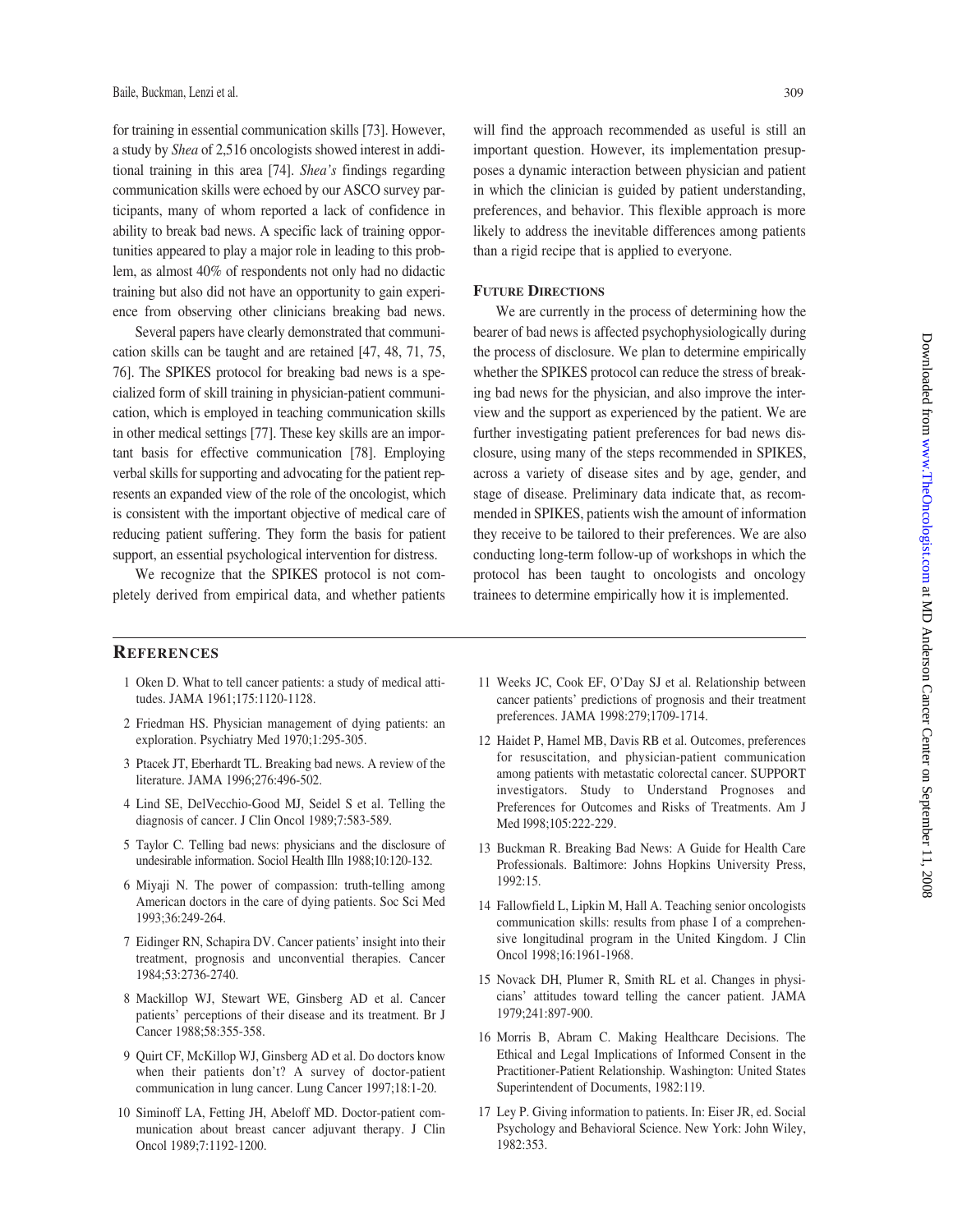- 18 Cassileth BR, Zupkis RV, Sutton-Smith K et al. Information and participation preferences among cancer patients. Ann Intern Med 1980:92:832-836.
- 19 Blanchard CG, Labrecque MS, Ruckdeschel JC et al. Information and decision-making preferences of hospitalized adult cancer patients. Soc Sci Med 1988;27:1139-1145.
- 20 Davison BJ, Degner LF, Morgan TR. Information and decision-making preferences of men with prostate cancer. Oncol Nurs Forum 1995;22:1401-1408.
- 21 Sutherland HJ, Llewellyn-Thomas HA, Lockwood GA et al. Cancer patients: their desire for information and participation in treatment decisions. J R Soc Med 1989;82:260-263.
- 22 Dunsmore J, Quine S. Information, support and decision-making needs and preferences of adolescents with cancer: implications for health professionals. J Phychosoc Oncol 1995;13:39-56.
- 23 Benbassat J, Pilpel D, Tidhar M. Patients' preferences for participation in clinical decision-making: a review of published surveys. Behav Med 1998;24:81-88.
- 24 Degner LF, Kristanjanson LJ, Bowman D et al. Information needs and decisional preferences in women with breast cancer. JAMA 1997;18:1485-1492.
- 25 Davidson JR, Brundage MD, Feldman-Stewart D. Lung cancer treatment decisions: patient's desires for participation and information. Psychooncology 1999;8:11-20.
- 26 Hoffman JC, Wegner NS, Davis RB et al. Patient preferences for communication with physicians about end-of-life decisions. SUPPORT investigators. Study to Understand Prognoses and Preferences for Outcomes and Risks of Treatment. Ann Int Med 1997;127:1-12.
- 27 Lobb EA, Butow PN, Kenny DT et al. Communicating prognosis in early breast cancer: do women understand the language used? Med J Aust 1999;171:290-294.
- 28 Meredith C, Symonds P, Webster L et al. Information needs of cancer patients in West Scotland: cross sectional survey of patients' views. BMJ 1996;313:724-726.
- 29 Goldberg RJ. Disclosure of information to adult cancer patients: issues and update. J Clin Oncol 1984;2:948-955.
- 30 Annas G. Informed consent, cancer, and truth in prognosis. N Engl J Med 1994;330:223-225.
- 31 Holland JC. Now we tell—but how well. J Clin OncoI 1989;7:557-559.
- 32 Maynard DW. On "realization" in everyday life: the forecasting of bad news as a social relation. Am Sociol Rev 1996;61:109-131.
- 33 Ford S, Fallowfield L, Lewis S. Doctor-patient interactions in oncology. Soc Sci Med 1996;42:1511-1519.
- 34 Butow PN, Dunn SM, Tattersall MH. Communication with cancer patients: does it matter? J Palliat Care 1995;11:34-38.
- 35 Sardell AN, Trierweiler SJ. Disclosing the cancer diagnosis. Procedures that influence patient hopefulness. Cancer 1993;72:3355-3365.
- 36 Roberts CS, Cox CE, Reintgen DS et al. Influence of physician communication on newly diagnosed breast cancer

patients' psychologic adjustment and decision-making. Cancer 1994;74:336-341.

- 37 Slavin LA, O'Malley JE, Koocher GP et al. Communication of the cancer diagnosis to pediatric patients: impact on long-term adjustment. Am J Psychiatry 1982;139:179-183.
- 38 Last BF, van Veldhuizen AM. Information about diagnosis and prognosis related to anxiety and depress in children with cancer aged 8-16 years. Eur J Cancer 1996;32:290-294.
- 39 Mayer RJ, Cassel C, Emmanuel E. Report of the task force on end of life issues. Presented at the Annual Meeting of the American Society of Clinical Oncology, Los Angeles California, May 16, 1998.
- 40 Cassem NH, Stewart RS. Management and care of the dying patient. Int J Psychiatry Med 1975;6:293-304.
- 41 Pfeiffer MP, Sidorov JE, Smith AC et al. and the EOL Study Group. The discussion of end-of-life medical care by primary care patients and physicians. A multicentered study using structured qualitative interviews. J Gen Intern Med 1994;9:82-88.
- 42 Tesser A, Rosen S, Tesser M. On the reluctance to communicate undesirable messages (the MUM effect). A field study. Psychol Rep 1971;29:651-654.
- 43 Tesser A, Conlee MC. Recipient emotionality as a determinant of the transmission of bad news. Proc Annu Conv Am Psych Assoc 1973;247-248.
- 44 DelVecchio-Good M, Good BJ, Schaffer C et al. American oncology and the discourse on hope. Cult Med Psychiatry 1990;14:59-79.
- 45 Buckman R. Breaking bad news: why is it still so difficult? BMJ 1984;288:1597-1599.
- 46 Maguire P. Barriers to psychological care of the dying. BMJ 1985;291:1711-1713.
- 47 Baile WF, Lenzi R, Kudelka AP et al. Improving physicianpatient communication in cancer care: outcome of a workshop for oncologists. J Cancer Educ 1997;12:166-173.
- 48 Baile WF, Kudelka AP, Beale EA et al. Communication skills training in oncology. Description and preliminary outcomes of workshops in breaking bad news and managing patient reactions to illness. Cancer 1999;86:887-897.
- 49 Ramirez AJ, Graham J, Richards MA et al. Burnout and psychiatric disorder among cancer clinicians [see comments]. Br J Cancer 1995;71:1263-1269.
- 50 Maguire P, Faulkner A. Communicate with cancer patients: 1. Handling bad news and difficult questions. BMJ 1988;297:907-909.
- 51 Girgis A, Sanson-Fisher RW. Breaking bad news: consensus guidelines for medical practitioners. J Clin Oncol 1995;13:2449- 2456.
- 52 Donovan K. Breaking bad news. In: Division of Mental Health, World Health Organization. Communicating Bad News. Geneva: Division of Mental Health, World Health Organization, 1993:3-14.
- 53 Premi JN. Communicating bad news to patients. In: Division of Mental Health, World Health Organization. Communicating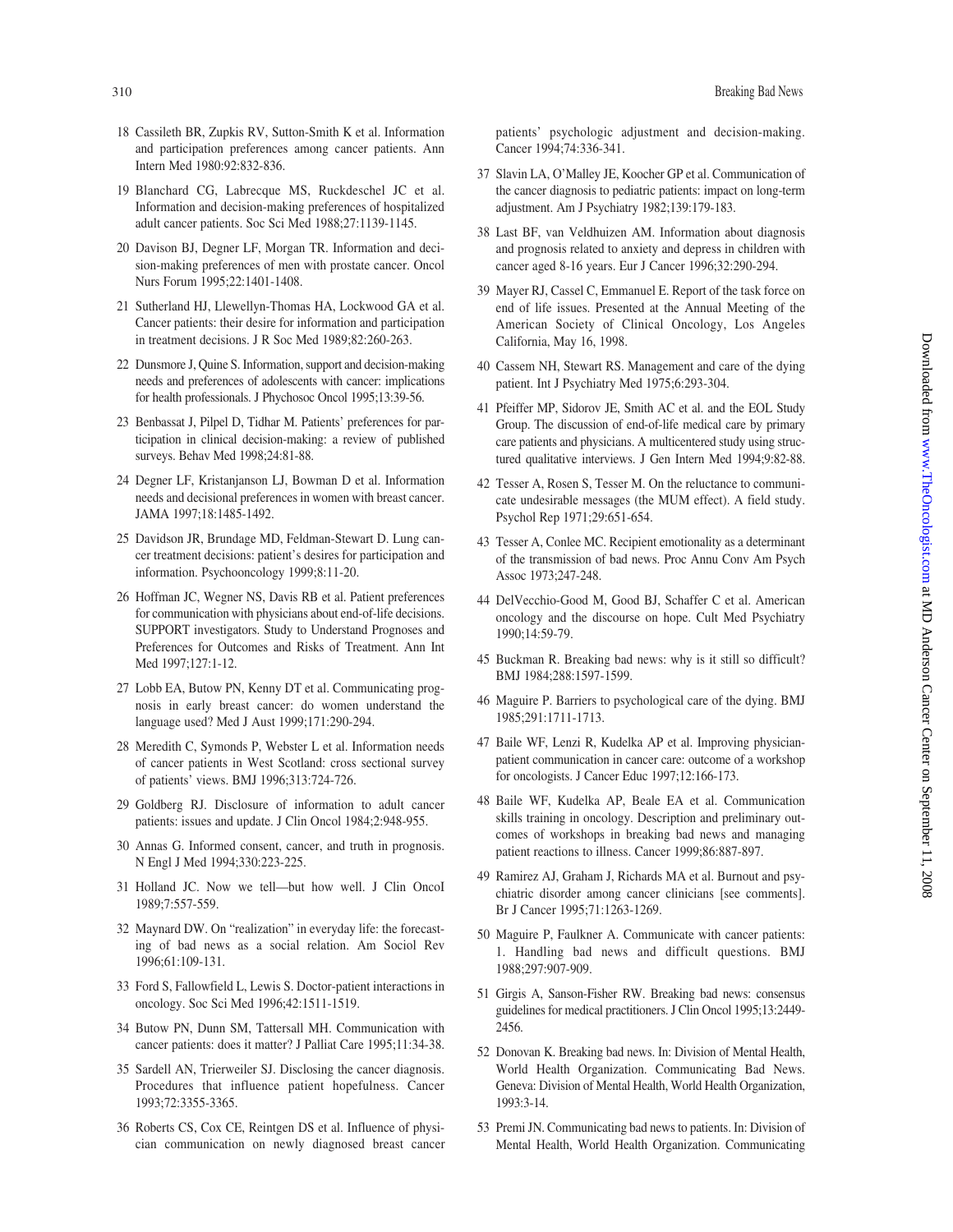Bad News. Geneva: Division of Mental Health, World Health Organization, 1993:15-21.

- 54 Girgis A, Sanson-Fisher RW. Breaking bad news. I: Current best advice for clinicians. Behav Med 1998;24:53-59.
- 55 Whippen DA, Canellos GP. Burnout syndrome in the practice of oncology: results of a random survey of 1,000 oncologists. J Clin Oncol 1991;9:1916-1920.
- 56 Lubinsky MS. Bearing bad news: dealing with the mimics of denial. Genet Couns 1999;3:5-12.
- 57 Conlee MC, Tesser A. The effects of recipient desire to hear on news transmission. Sociometry 1973;36:588-599.
- 58 Gattellari M, Butow PN, Tattersall MH et al. Misunderstanding in cancer patients: why shoot the messenger. Ann Oncol 1999;10:39-46.
- 59 Miller SM. Monitoring versus blunting styles of coping with cancer influence the information patients want and need about their disease. Implications for cancer screening and management. Cancer 1995;76:167-177.
- 60 Butow PN, Maclean M, Dunn SM et al. The dynamics of change: cancer patients' preferences for information, involvement and support. Ann Oncol 1997;8:857-863.
- 61 Maynard DW. How to tell patients bad news: the strategy of "forecasting." Cleve Clin J Med 1997;64:181-182.
- 62 Greisinger AJ, Lorimor RJ, Aday LA et al. Terminally ill cancer patients: their most important concerns. Cancer Pract 1997;5:147-154.
- 63 Molleman E, Krabbendam PJ, Annyas AA. The significance of the doctor-patient relationship in coping with cancer. Soc Sci Med 1984;6:475-480.
- 64 Matthews DA, Suchman AL, Branch WT. Making "connexions": enhancing the therapeutic potential of patient-clinician relationships. Ann Intern Med 1993;118:973-977.
- 65 Novack DH. Therapeutic aspects of the clinical encounter. J Gen Intern Med 1987;2:346-355.
- 66 Suchman AL. A model of empathic communication in the medical interview. JAMA 1997;277:678-682.
- 67 Buckman R, Korsch B, Baile WF. A Practical Guide to Communication Skills in Clinical Practice. Toronto: Medical Audio Visual Communications, 1998;CD-ROM (Pt 2):Dealing with feelings.
- 68 Nattinger AB, Hoffman RG, Sharpiro R et al. The effects of legislative requirements on the use of breast conserving surgery. N Engl J Med 1996;335:1035-1040.
- 69 Walsh RA, Girgis A, Sanson-Fisher RW. Breaking bad news. 2: What evidence is available to guide clinicians? Behav Med 1998;24:61-72.
- 70 Tulsky JA, Fischer GS, Rose MR et al. Opening the black box: how do physicians communicate about advance directives? Ann Intern Med 1998;129:441-449.
- 71 Garg A, Buckman R, Kason Y. Teaching medical students how to break bad news. CMAJ 1997;156:1159-1164.
- 72 American Society of Clinical Oncology. Cancer care during the last phase of life. J Clin Oncol 1998;16:1986-1996.
- 73 American Society of Clinical Oncology. Training resource document for curriculum development in medical oncology. J Clin Oncol 1998;16:372-379.
- 74 Shea JA, Frenkel EP, Webster GD. Training and practice activities of hematology and medical oncology diplomates. Arch Intern Med 1990;150:145-148.
- 75 Maguire P, Fairbairn S, Fletcher C. Consultation skills of young doctors: I—Benefits of feedback training in interviewing as students persist. BMJ 1986;292:1573-1576.
- 76 Vaidya VU, Greenberg L, Kantilal MP et al. Teaching physicians how to break bad news. A 1-day workshop using standardized patients. Arch Pediatr Adolesc Med 1999;153:419-422.
- 77 Keller V, Carroll JG. A new model for physician-patient communication. Patient Educ Commun 1994;23:131-140.
- 78 Lipkin M, Frankel RM, Buckman HB et al. The structure and process of the medical interview. 5. Performing the interview. In: Lipkin M, Putnam SM, Laxare A, eds. The Medical Interview. Clinical Care, Education and Research. New York: Springer-Verlag, 1995:65-82.